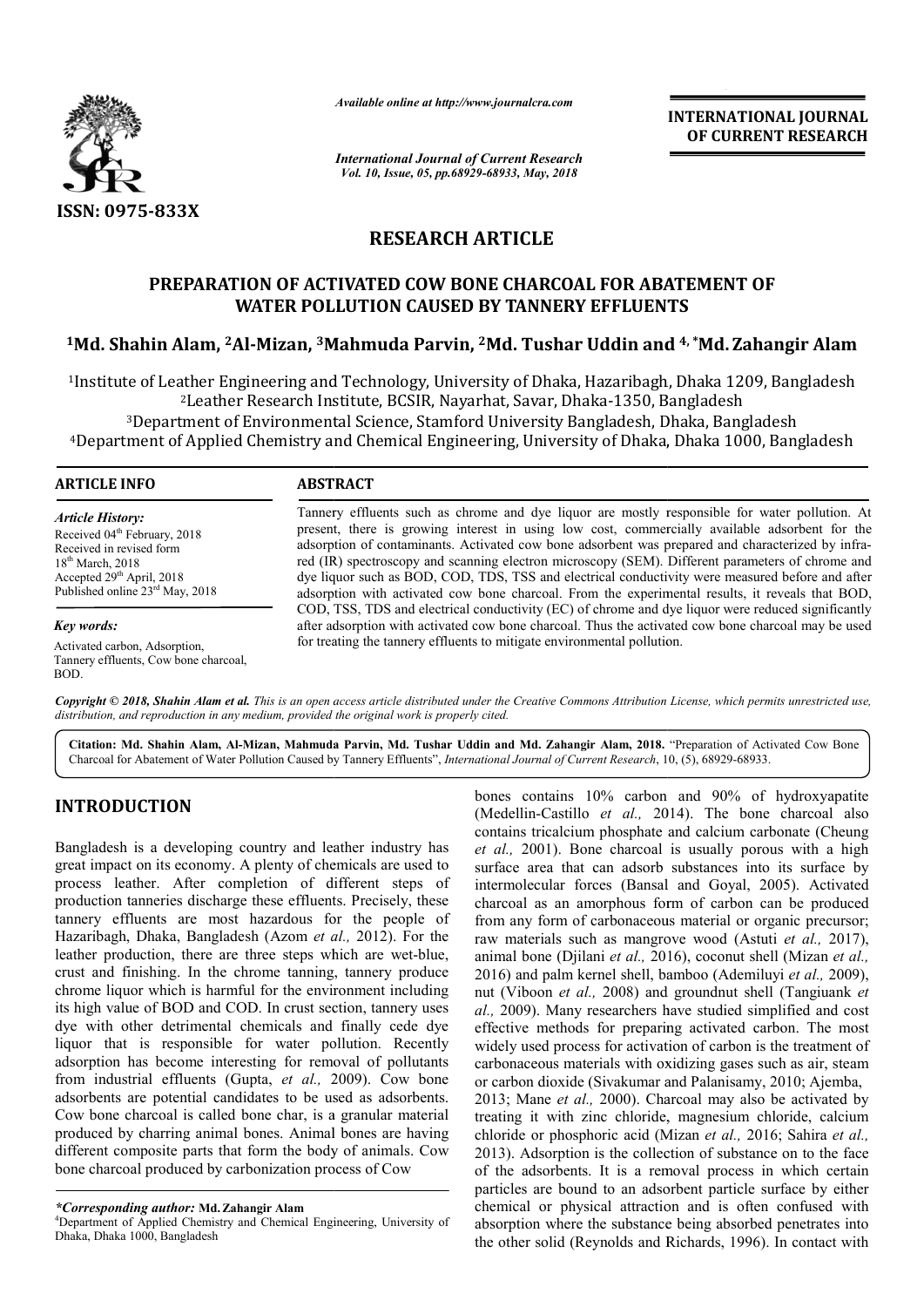a solution, the solid surface has the tendency of accumulating substances because of the difference in surface attractions resulting in adsorption. Often an equilibrium concentration is soon formed at the surface and is normally followed by slow diffusion onto particles of the adsorbent (Ttreybal, 1981). Bone char as an adsorbent can be an effective and versatile means and can be easily adopted to remove pollutants from large amount of industrial wastewaters. Its availability and cost make it suitable candidate compared to other adsorbents. It is well understood that particle size of the adsorbent has a great effect on its adsorption capacity. Namely, adsorption increase with a decrease in particle size. Therefore, in this study it is envisioned to prepare activated cow bone charcoal of different sizes for treating chrome and dye liquor of tanneries.

# **MATERIALS AND METHODS**

#### **Preparation of activated cow bone charcoal**

Cow bones were collected from local markets at Hazaribagh, Dhaka, Bangladesh. The bones were thoroughly washed and sun-dried for a week. The bones were then further oven-dried for 72 hours at 110°C and calcined in a muffle furnace at 400°C for one hour in absence of air. Figure 1 shows the preliminary treated cow bone and calcined cow bone. The obtained charcoal was ground and graded into two different size fractions of <300  $\mu$ m and 300 - 600  $\mu$ m using US standard sieves (ASTM E-11). Finally the sample was chemically activated with 2 M Hydrochloric acid for 24 h and was washed with water and finally dried at 100°C until free from moisture.



**Figure 1. Cow bone after preliminary treatment (A) and after calcination in muffle furnace at 400°C (B)**

## **Characterization of activated cow bone charcoal**

Activated cow bone charcoal prepared in this study was characterized by IR spectroscopy and SEM. Some physical parameters of activated cow bone charcoal such as moisture content, bulk density, pore volume were studied by standard methods.

#### **Collection of chrome liquor and dye liquor**

Chrome and dye liquor samples were collected from Apex Tannery and Crescent Tannery, Hazaribagh, Dhaka, respectively. Both the tanneries use standard amount of different chemicals for leather processing. The samples were collected in clean plastic bottles without air gap and were preserved in a refrigerator at 4°C.

# **RESULTS AND DISCUSSION**

A good adsorbent should possess a porous structure resulting in high surface area and the adsorption time should be short so that the contaminant can be removed in fewer times (Gupta *et al.,* 2009). Activated carbon is extensively used as adsorbent in

wastewater treatment all over the world. It is used for purifying wastewater and of course reducing pollution. Table 1 reveals the adsorbents features in several criteria such as ash contents, moisture contents, pore volume and also bulk density etc. Ash contents of cow bone activated carbon after activation were 14.73% and 14.43% for <300µm and 300-600µm samples, respectively. Moreover, moisture contents after activation were 1.19% and 1.07% for <300µm and 300-600µm, respectively. The quality of activated carbon used to remove organic matter, solid, nutrients, chromium, dye, metals and other contaminant depends on the features of prepared activated carbon.

**Table 1. Characterization of calcinated cow bone before and after activation**

| <b>Test Name</b>       | <b>Before Activation</b> |             | After Activation |             |
|------------------------|--------------------------|-------------|------------------|-------------|
|                        | $300 \mu m$              | $600 \mu m$ | $300 \mu m$      | $600 \mu m$ |
| Ash Content $(\% )$    | 15.08                    | 15.01       | 14.73            | 14.43       |
| Moisture Content (%)   | 11                       | 1.02        | 119              | 1.07        |
| Pore volume $(g/cm^3)$ | 0.11                     | 0.09        | 0.25             | 0.20        |
| <b>Bulk Density</b>    | 0.98                     | 0.98        | 0.99             | 0.99        |

Biochemical oxygen demand (BOD<sub>5</sub>), chemical oxygen demand (COD), total dissolve Solid (TDS), total suspended solid (TSS), electrical conductivity (EC) have been indicated as parameters for characterizing of chrome and dye liquor. The Chrome liquor sample was blue and dye liquor was reddish. Moreover they were heavily turbid with bad odor. Both of the liquor were contained a high amount of solids (mainly organic matter) that were treated with activated cow bone adsorbent. It is assumed that the pore volume act as a vital part for adsorption. Waste water of tannery contains high volume of metals (Kosinska and Miskiewicz, 2012). After adsorption with activated cow bone charcoal of <300 $\mu$ m and 300-600 $\mu$ m size in column filtrating system, chrome and dye liquor reduced its BOD<sub>5</sub>, COD, TDS, total suspended solid (TSS) and Electrical Conductivity (EC) in different amount, which value are amiable for water and Environment. For the presence of significant quantities of proteins, fatty matter, tannins and inorganic substance increases the amount of oxygen demand. Due to high acidity, high amount of dissolved solid (on an average 7100mg/l), metals are harmful for aquatic life. These substances also affects physical, chemical and biological characteristics and may turn the receiving water less acceptable for drinking, industrial and agricultural purposes (Paul *et al.,*  2013).



**Figure 2. BOD5 of collected samples before and after adsorption**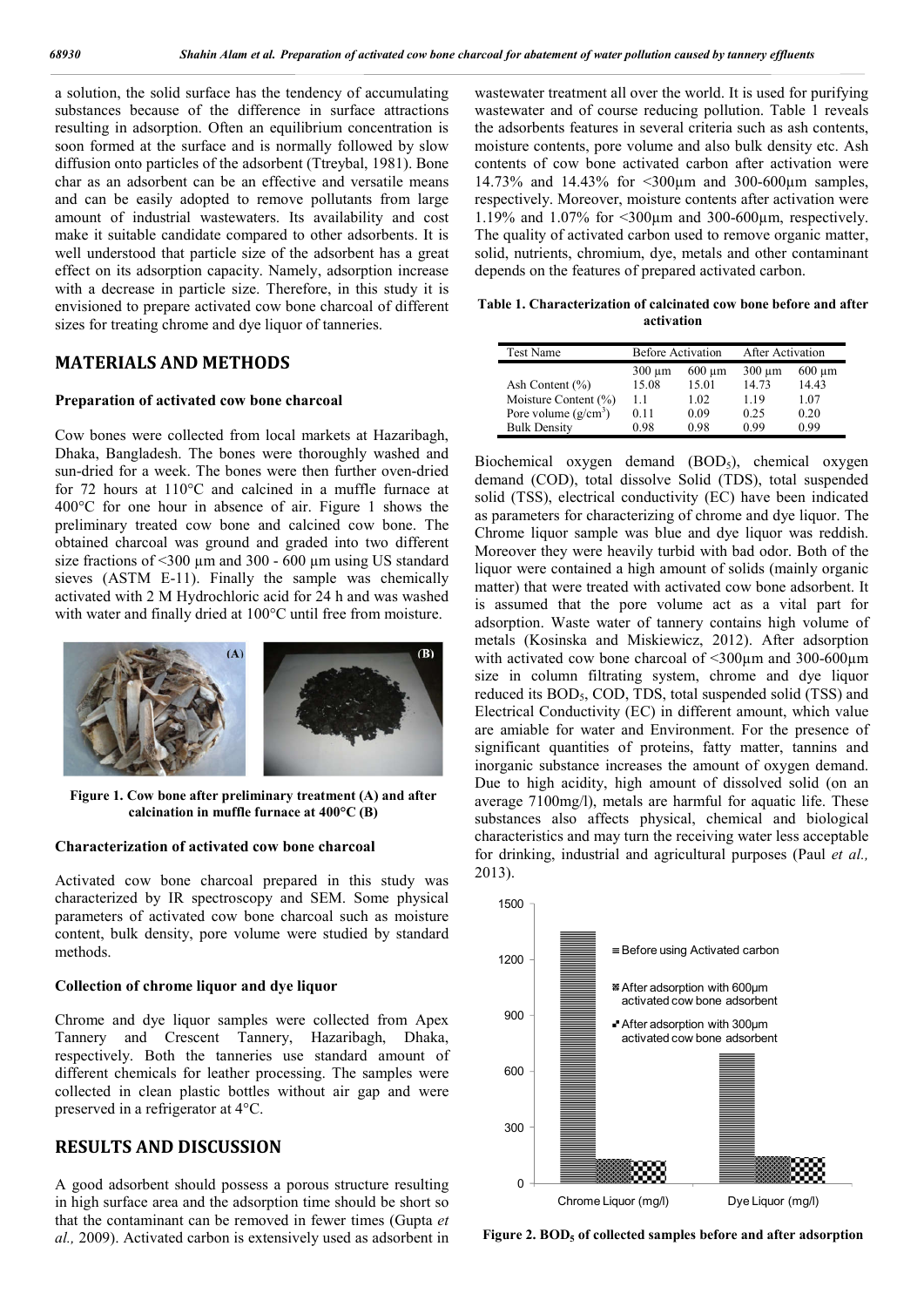It has been observed that  $BOD<sub>5</sub>$  values of chrome liquor and dye liquor of tanneries were 1350mg/l and 700 mg/l. By treating the liquors with activated cow bone charcoal, BOD values of chrome and dye liquor were found to be decreased to 130 mg/l and 140 mg/l, respectively (Figure 2). COD of water is another important parameter to measure its quality. Figure 3 represents the COD values of chrome and dye liquor of tannery before and after adsorption with activated cow bone adsorbents having <300 µm and 300-600µm sizes. It is evident that COD values of chrome and dye liquor of tanneries decreased significantly. Namely COD of chrome liquor was reduced from 3405 mg/l to 213 mg/l after treating with  $\leq 300$  µm activated cow bone charcoal. COD of dye liquor was reduced from 1486 to 232 mg/l. COD values of the liquors after treatment with activated cow bone charcoal was found to be below the permissible limit.



**Figure 3. COD of collected samples before and after adsorption**

Figure 4 shows total suspended solid content of chrome and dye liquor before and after adsorption. Dye liquor showed higher TSS content compared to chrome liquor. TSS content of both chrome and dye liquor reduced to approximately 85% after adsorption with activated cow bone charcoal. As expected activated carbon having lower particle size showed better adsorption compared to higher particle size.



**Figure 4. TSS of chrome liquor and dye liquor before and after adsorption with cow bone**

TDS content is defined as residue left upon evaporation at 103ºC to 105ºC. TDS contents of chrome liquor and dye liquor samples were almost similar around 2800 mg/l which represents the amount of metalic ion present in the samples and

reduced to about 800 mg/l after adsorption with activated cow bone charcoal. Figure 5 reveals that TDS contents of the samples were found to be reduced significantly after adsorption with cow bone charcoal. In this case the size of the adsorbent did not show any significant effect.



**Figure 5. TDS of collected sample before and after adsorption**

Electrical conductivity of chrome and dye liquor of tanneries before and after adsorption with activated cow bone charcoal is shown in Figure 6. Electrical conductivity of chrome liquor before adsorption was 58.7 ms/cm. After adsorption with activated cow bone charcoal it reduced to about 0.44 ms/cm. Again, electrical conductivity of dye liquor before adsorption was 8.91 ms/cm which reduced to 1.12 ms/cm and 2.04 ms/cm after adsorption with activated cow bone charcoal having particle size of  $\leq$ 300  $\mu$ m and 300-600  $\mu$ m, respectively.



**Figure 6. Electrical conductivity of collected sample before and after adsorption**

## **Characterization of Activated Cow Bone Charcoal by Infrared spectroscopy**

The IR absorption spectrum of cow bone adsorbent in Figure 7 shows the bands located between 1473 and 1629  $cm^{-1}$ . The methylene group is detected by –CH stretching at a wave number of  $2927 \text{ cm}^{-1}$ , which is in a good agreement with the literature reported earlier (Viboon *et al*., 2008). Aromatics groups are shown by a peak around 1376 and 1457 cm<sup>-1</sup>. The band 1035 cm<sup>-1</sup> belongs to the calcium phosphate group. The spectrum at 3569 cm<sup>-1</sup> indicated the presence of  $-NH<sub>2</sub>$  group of amine.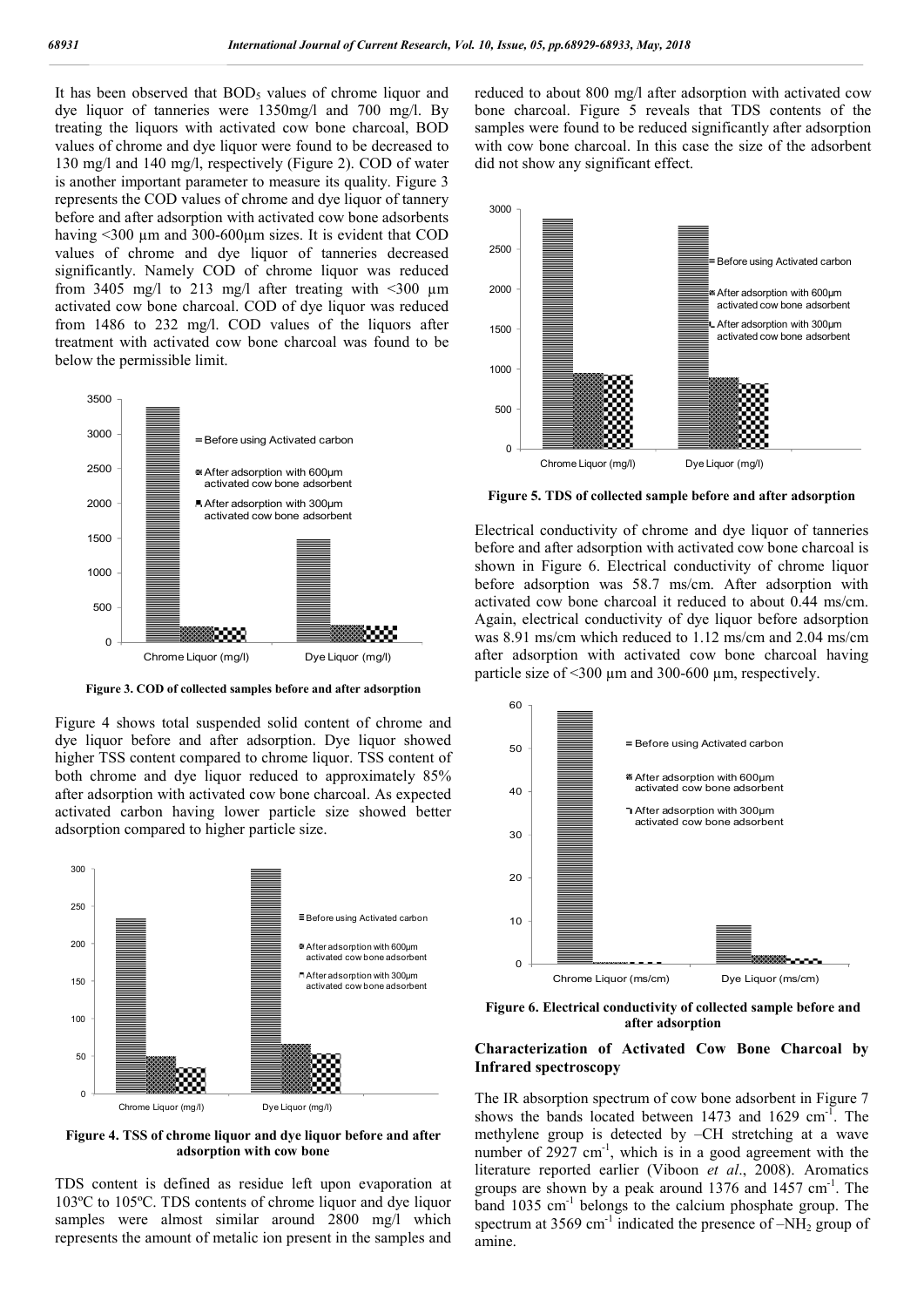

**Figure 7. IR spectra of activated cow bone charcoal**

#### **Scanning Electron Microscopic (SEM) Observation**

Surface structure of cow bone charcoal was studied by Scanning Electron Microscope before and after activation at 2000X magnifications. Figure 8 (A and B) preview the SEM images of cow bone charcoal before and after activation, respectively. SEM images show the surface topography of bone charcoal. A fluffy structure was developed after activation of the cow bone charcoal. Moreover, porosity was found in the activated cow bone charcoal that aids in adsorption of pollutants from chrome and dye liquor of tanneries.



**Figure 8. Scanning Electronic Microscopic (SEM) images of cow bone charcoal before activation (A) and after activation (B)**

#### **Conclusion**

Activated cow bone charcoal was prepared and characterized by IR spectroscopy and SEM. IR spectra of cow bone charcoal confirmed the presence of its different constituents and SEM images revealed its porosity. Activated cow bone charcoal of ˂300 µm showed better adsorption compared to that of 300- 600 µm. Different parameters of chrome and dye liquors such as BOD, COD, TDS, TSS and EC were decreased significantly after adsorption with activated cow bone charcoal. BOD and COD were reduced to 10%. About 70% of TDS and 90% of TSS were removed by adsorption with activated cow bone charcoal, and electrical conductivity was almost completely removed. Thus, hydrochloric acid activated cow bone charcoal may be potential candidate as a low cost adsorbent for reducing water pollution of tanneries.

#### **Acknowledgement**

The authors are thankful to Ms. Rajia Sultana of CARS, DU for her kind support in Scanning Electron Microscopic analyses of the samples.

## **REFERENCES**

- Ademiluyi, F.T., Gumus, R.H., Adeniji, S.M., and Jasen, O.I, 2009. Effects of process conditions on the characterization of activated carbon from waste Nigeria Bamboo. *Journal of the Nigerian Society of Chemical Engineers* 24(1,2): 83-93.
- Ajemba, R.O. 2012. Modification of the Physico-Chemical Properties of Udi Clay Mineral to Enhance its Adsorptive. Capacity. Adv. Appl. Sci. Res., *3* (*4*): *2042*–2049.
- Astuti, W., Hermawan, R. A., Mukti, H. and Sugiyono, N.R. 2017. Preparation of activated carbon from mangrove propagule waste by  $H_3PO_4$  activation for  $Pb^{2+}$  adsorption. *American Institute of Physics Conference Proceedings.*  1788 (1): 030082.
- Azom, M.R., Mahmud, K., Yahya, S.M., Sontu, A. and Himon, S.B. 2012. Environmental Impact Assessment of Tanneries: A Case Study of Hazaribag in Bangladesh. *International Journal of Environmental Science and Development,* 3(2):152-156.
- Bansal, R.C. and Goyal, M. 2005. Activated Carbon Adsorption. CRC Press, USA.
- Cheung, C.W., Porter, J.F. and Mckay, G. 2001. Sorption Kinteics analysis for the removal of cadmium ions from effluents using bone char. *Water Research* 35(3): 605-612.
- Djilani, C., Zaghdoudi, R., Djazi, F., Bouchekima, B., Lallam, A. *et al*. 2016. Preparation and characterisation of activated carbon from animal bones and its application for removal of organic micropollutants from aqueous solution. *Desalination and Water Treatment* 57(52): 25070-25079.
- Gupta, V.K., Carrott, P., Carrott, M.M.L.R. and Suhas, D. 2009. Low-Cost Adsorbents: Growing Approach to Wastewater Treatment-a Review. *Critical Reviews In Environmental Science And Technology*, 39(10):783-842.
- Kosinska, K. and Miskiewicz, T. 2012. Precipitation of heavy metals from industrial wastewater by desulfovibrio desulfuricans*. Environment Protection Engineering* 38(2): 51-60.
- Mane, P.C., Bhosle, A.B., Deshmukh, P.D. and Jangam, C.M. 2000. Chromium adsorption onto activated carbon derived from Tendu (Diospyros melanoxylon) leaf refuse: influence of metal/carbon ratio, time and pH. *Adv. Appl. Sci. Res,* 1: 212-221.